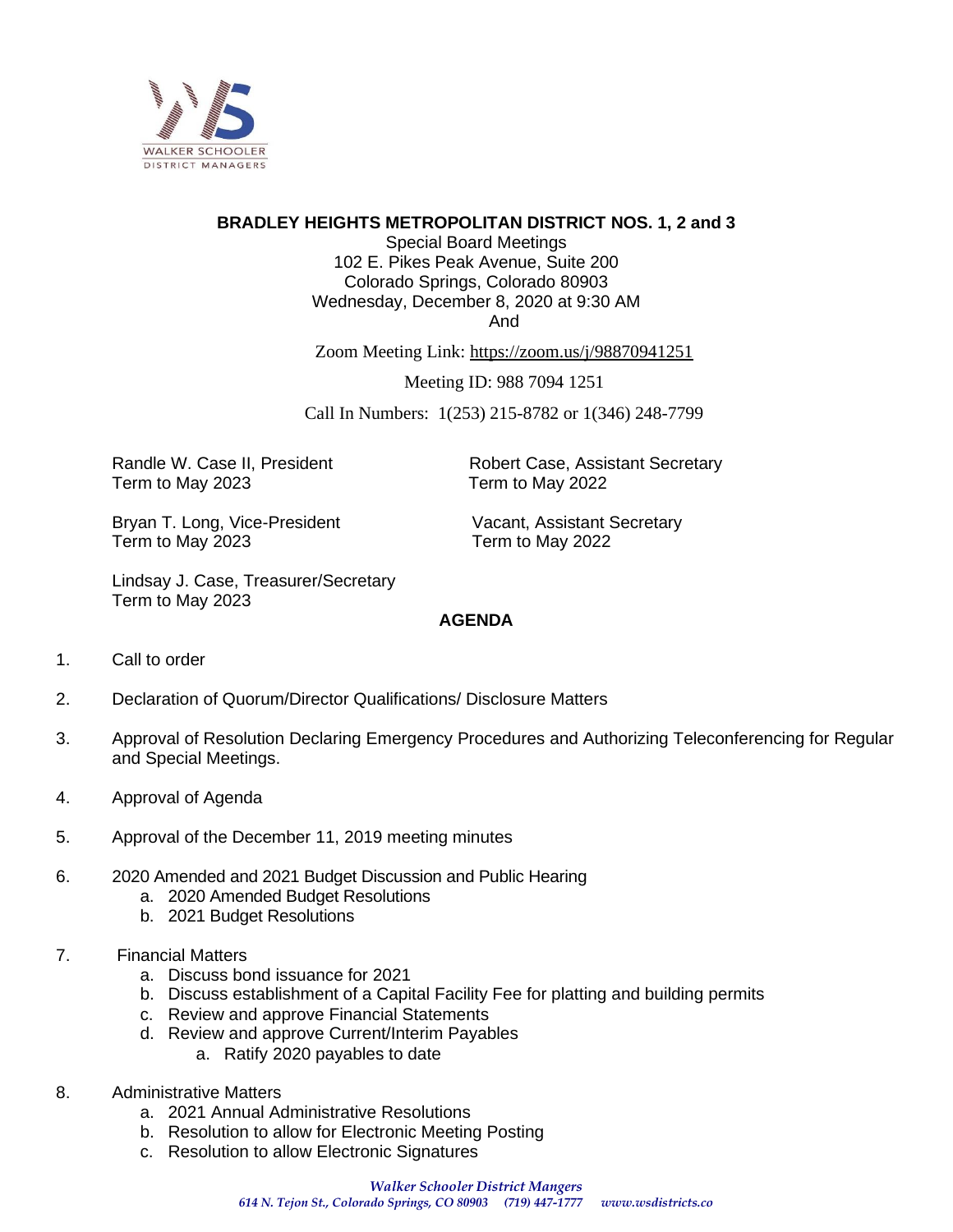- d. Expansion of District Manager Services by Walker Schooler
- 9. Marksheffel Woodmen Investments, LLC Advances

a. 2016 Agreement for Operation/Maintenance Advances

b. Discuss Infrastructure Acquisition and Reimbursement Agreement (Capital)/ Cost Certification Engineer Engagement/Certified Cost/Application for Reimbursement c. District Direct Construction; District Manager-Construction Manager

- 10. Market Status/Development
- 11. Other Business
	- a. Next Regular Meeting Date
- 12. Adjourn